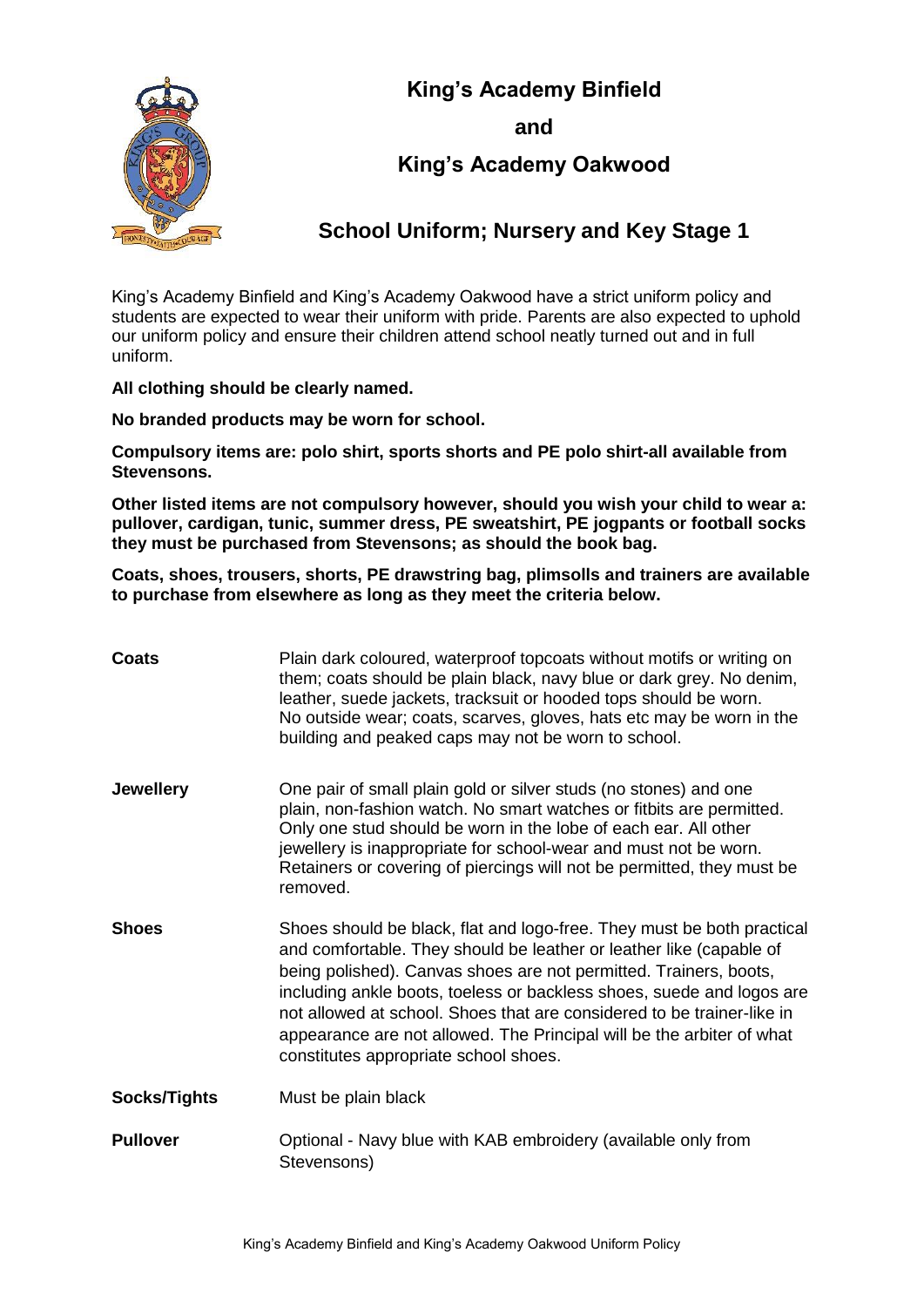| Cardigan            | Optional - Navy blue with KAB embroider. (available only from<br>Stevensons)                                                                                                                                                                                                                                                                                                                                                                                                                                                                                                                                                                                                                                                                                                                                                                                                                                                             |
|---------------------|------------------------------------------------------------------------------------------------------------------------------------------------------------------------------------------------------------------------------------------------------------------------------------------------------------------------------------------------------------------------------------------------------------------------------------------------------------------------------------------------------------------------------------------------------------------------------------------------------------------------------------------------------------------------------------------------------------------------------------------------------------------------------------------------------------------------------------------------------------------------------------------------------------------------------------------|
| <b>Tunic</b>        | Optional as an alternative to trousers - Tartan tunic with zip (available<br>only from Stevensons)                                                                                                                                                                                                                                                                                                                                                                                                                                                                                                                                                                                                                                                                                                                                                                                                                                       |
| Polo shirt          | Compulsory<br>- Plain white with KAB embroidery for KAB.<br>Powder Blue with KAO embroidery for KAO.                                                                                                                                                                                                                                                                                                                                                                                                                                                                                                                                                                                                                                                                                                                                                                                                                                     |
| <b>Trousers</b>     | Trousers should be plain black, smart and tailored in a material<br>appropriate for school-wear. The styles available for purchase at<br>Stevensons serve as a guide to acceptable trousers. Stretch jersey,<br>lightweight cotton, skinny or fashion trousers are not acceptable. Girls<br>are permitted to wear trousers – but the above requirements apply.                                                                                                                                                                                                                                                                                                                                                                                                                                                                                                                                                                           |
| <b>Shorts</b>       | Shorts should be black with a flat front. They will be Bermuda length<br>shorts. The styles available for purchase at Stevensons serve as a<br>guide to acceptable shorts.                                                                                                                                                                                                                                                                                                                                                                                                                                                                                                                                                                                                                                                                                                                                                               |
| <b>Summer dress</b> | A blue and white checked summer dress may be worn during the<br>summer term. This must be purchased from Stevensons.                                                                                                                                                                                                                                                                                                                                                                                                                                                                                                                                                                                                                                                                                                                                                                                                                     |
| <b>Book Bag</b>     | In house colour (you will found out which house your child is<br>in in July).                                                                                                                                                                                                                                                                                                                                                                                                                                                                                                                                                                                                                                                                                                                                                                                                                                                            |
| <b>PE Bags</b>      | PE kits should be in named plain navy drawstring bags.                                                                                                                                                                                                                                                                                                                                                                                                                                                                                                                                                                                                                                                                                                                                                                                                                                                                                   |
| <b>Hairstyles</b>   | It is impossible to have rules for every situation that might arise with<br>regard to hair. However, we do not allow 'extremes' with hairstyles<br>and the Principal will be the arbiter of what constitutes an<br>extreme. No extreme crops (minimum no. 2), shaved patterns or<br>'unnatural' colours are permitted. High fashion styles, often influenced<br>by celebrities, especially for boys are not allowed. For example, the<br>difference in length between the top and the sides should not be in<br>sharp contrast; styles need to be faded in very gradually. Any style<br>which restricts the view of others in any way is not permitted.<br>Hair bands or slides should be completely plain in navy blue or black.<br>Hair, longer than shoulder length, must be tied up. Bows, flowers,<br>scrunchies or other adornments are not permitted. Again, as with<br>uniform, the support of parents is very much appreciated. |
| <b>Make Up</b>      | Make up and nail polish is not permitted.                                                                                                                                                                                                                                                                                                                                                                                                                                                                                                                                                                                                                                                                                                                                                                                                                                                                                                |